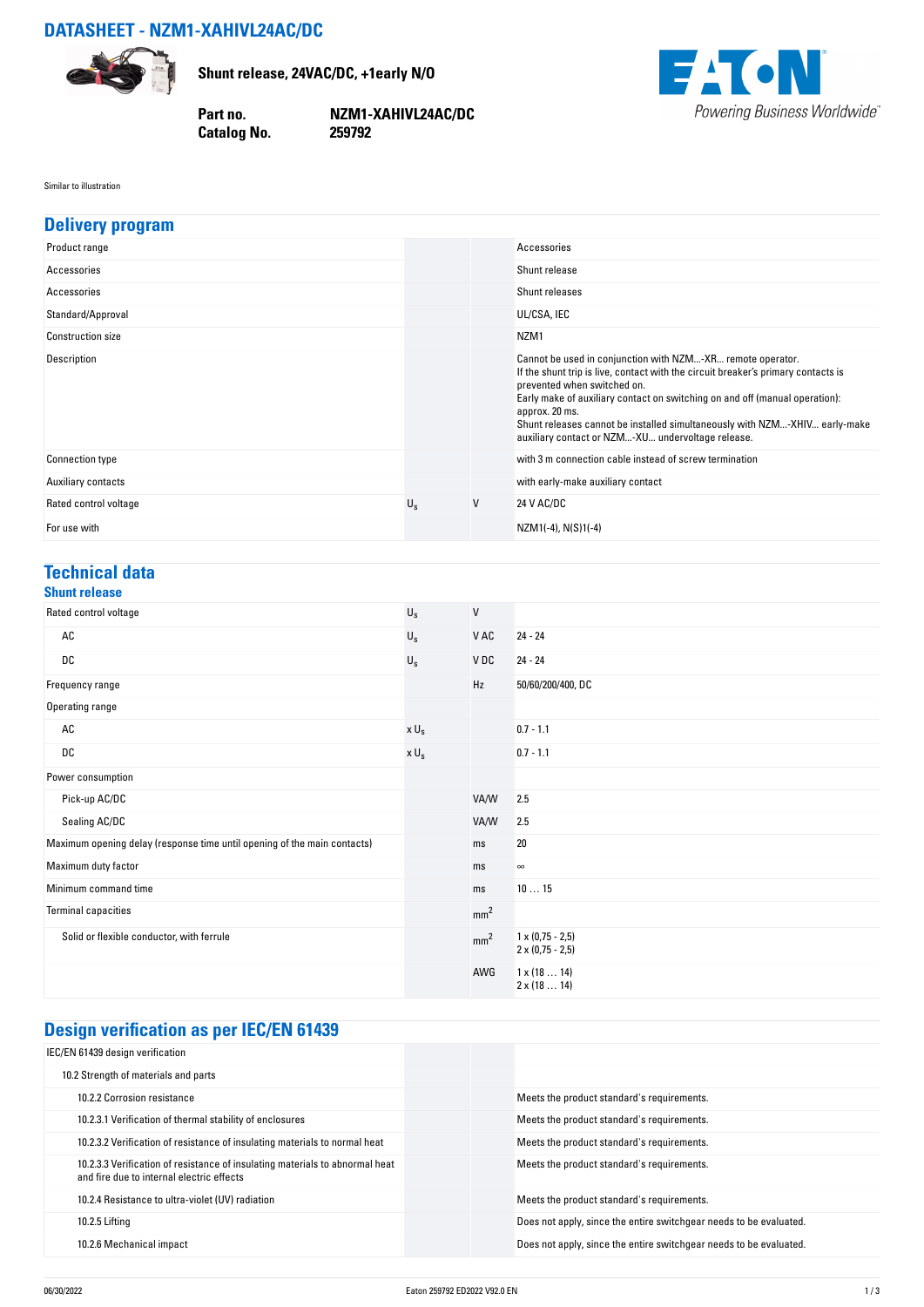| 10.2.7 Inscriptions                                      | Meets the product standard's requirements.                                                                                          |
|----------------------------------------------------------|-------------------------------------------------------------------------------------------------------------------------------------|
| 10.3 Degree of protection of ASSEMBLIES                  | Does not apply, since the entire switchgear needs to be evaluated.                                                                  |
| 10.4 Clearances and creepage distances                   | Meets the product standard's requirements.                                                                                          |
| 10.5 Protection against electric shock                   | Does not apply, since the entire switchgear needs to be evaluated.                                                                  |
| 10.6 Incorporation of switching devices and components   | Does not apply, since the entire switchgear needs to be evaluated.                                                                  |
| 10.7 Internal electrical circuits and connections        | Is the panel builder's responsibility.                                                                                              |
| 10.8 Connections for external conductors                 | Is the panel builder's responsibility.                                                                                              |
| 10.9 Insulation properties                               |                                                                                                                                     |
| 10.9.2 Power-frequency electric strength                 | Is the panel builder's responsibility.                                                                                              |
| 10.9.3 Impulse withstand voltage                         | Is the panel builder's responsibility.                                                                                              |
| 10.9.4 Testing of enclosures made of insulating material | Is the panel builder's responsibility.                                                                                              |
| 10.10 Temperature rise                                   | The panel builder is responsible for the temperature rise calculation. Eaton will<br>provide heat dissipation data for the devices. |
| 10.11 Short-circuit rating                               | Is the panel builder's responsibility. The specifications for the switchgear must be<br>observed.                                   |
| 10.12 Electromagnetic compatibility                      | Is the panel builder's responsibility. The specifications for the switchgear must be<br>observed.                                   |
| 10.13 Mechanical function                                | The device meets the requirements, provided the information in the instruction<br>leaflet (IL) is observed.                         |
|                                                          |                                                                                                                                     |

### **Technical data ETIM 8.0**

| Low-voltage industrial components (EG000017) / Shunt release (for power circuit breaker) (EC001023)                                                                                         |                  |  |  |  |
|---------------------------------------------------------------------------------------------------------------------------------------------------------------------------------------------|------------------|--|--|--|
| Electric engineering, automation, process control engineering / Low-voltage switch technology / Circuit breaker (LV < 1 kV) / Full load current trip (ecl@ss10.0.1-27-37-04-18 [AKF016013]) |                  |  |  |  |
| V                                                                                                                                                                                           | $24 - 24$        |  |  |  |
| $\mathsf{V}$                                                                                                                                                                                | $24 - 24$        |  |  |  |
| V                                                                                                                                                                                           | $24 - 24$        |  |  |  |
|                                                                                                                                                                                             | AC               |  |  |  |
| А                                                                                                                                                                                           | 0                |  |  |  |
| A                                                                                                                                                                                           | 0                |  |  |  |
|                                                                                                                                                                                             | Screw connection |  |  |  |
|                                                                                                                                                                                             |                  |  |  |  |
|                                                                                                                                                                                             | 0                |  |  |  |
|                                                                                                                                                                                             | 0                |  |  |  |
|                                                                                                                                                                                             | No               |  |  |  |
|                                                                                                                                                                                             | Yes              |  |  |  |
|                                                                                                                                                                                             | No               |  |  |  |
|                                                                                                                                                                                             | No               |  |  |  |
|                                                                                                                                                                                             |                  |  |  |  |

## **Approvals**

| .                           |                                                 |
|-----------------------------|-------------------------------------------------|
| <b>Product Standards</b>    | UL489; CSA-C22.2 No. 5-09; IEC60947, CE marking |
| UL File No.                 | E140305                                         |
| UL Category Control No.     | <b>DIHS</b>                                     |
| CSA File No.                | 022086                                          |
| CSA Class No.               | 1437-01                                         |
| North America Certification | UL listed, CSA certified                        |